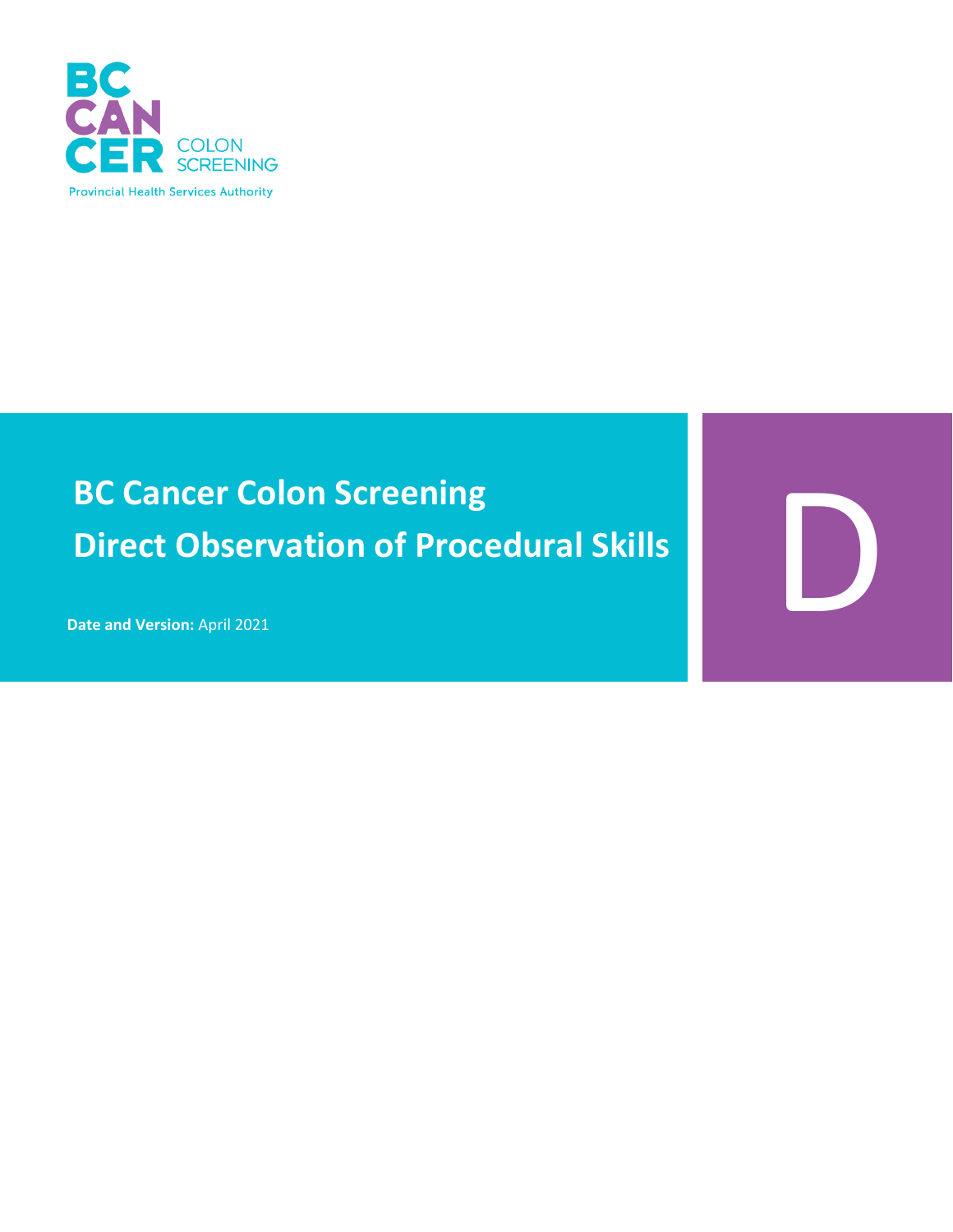### **Table of Contents**

### Page Number

| 1. Direct Observation of Procedural Skills (DOPS)                                                                             | 3       |
|-------------------------------------------------------------------------------------------------------------------------------|---------|
| 2. DOPS Assessors 2015                                                                                                        | 4       |
| 3. How to Arrange a DOPS Assessment in Your Unit                                                                              | 5       |
| 4. Resources for Colonoscopy Performance                                                                                      | 7       |
| 5. DOPS Grade Descriptors                                                                                                     | 8       |
| <b>Appendices</b>                                                                                                             |         |
| Formative DOPS Assessment Form                                                                                                | $12 \,$ |
| <b>DOPS Request Form</b>                                                                                                      | 13      |
| DOPS Participant Evaluation Form                                                                                              | 14      |
| Reporting of Direct Observation of Procedural Skills (DOPS) to Colon Screening<br><b>Program Quality Management Committee</b> | 16      |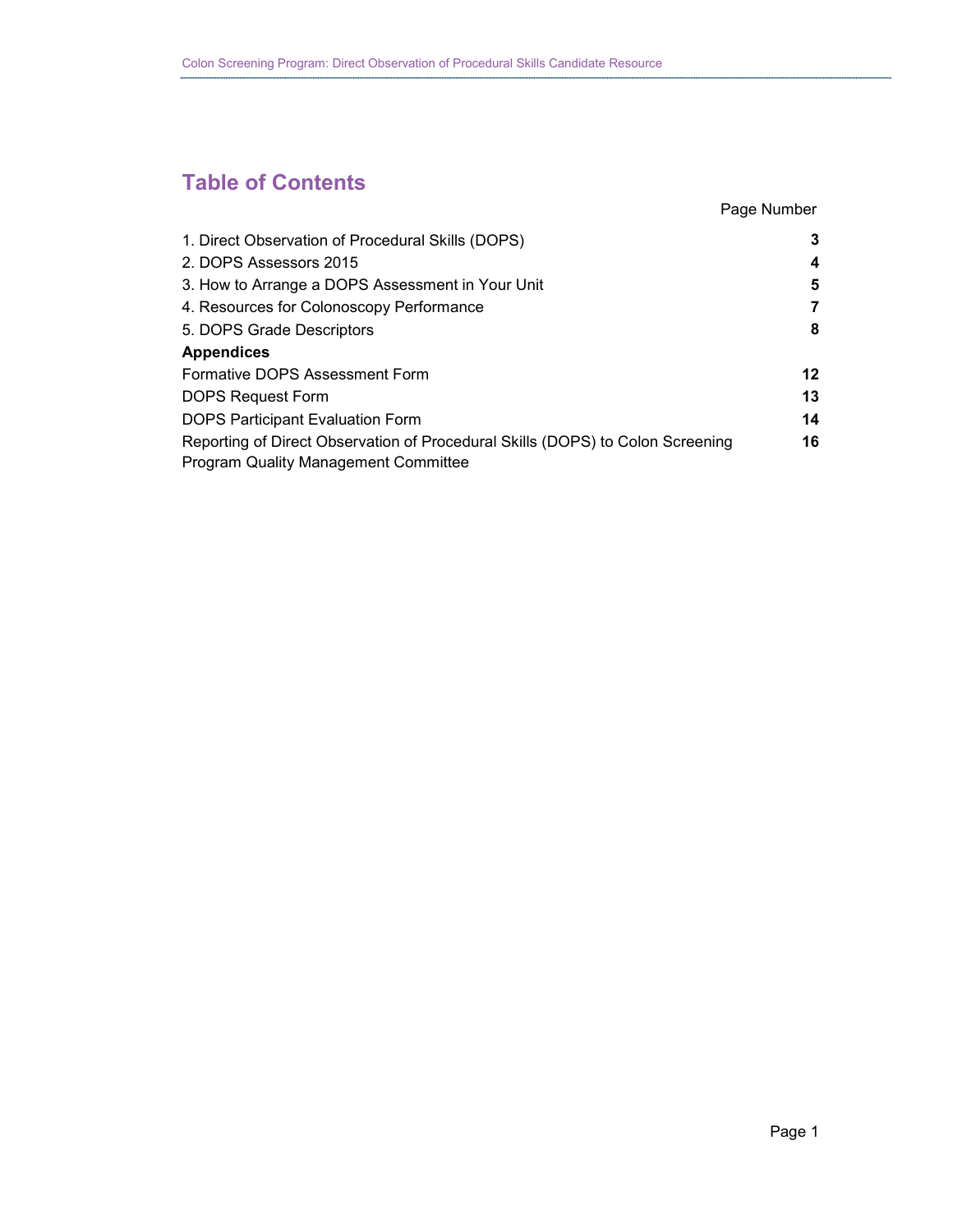### 1. Direct Observation of Procedural Skills

Direct Observation of Procedural Skills (DOPS) is an assessment of a colonoscopist's performance of colonoscopy in terms of both technical skill as well as patient and ancillary staff interaction. It has been validated as an assessment tool for trainees and experienced colonoscopists in the United Kingdom. DOPS is one of the quality improvement initiatives in the BC Colon Screening Program; all colonoscopists performing Colon Screening Program colonoscopies are expected to participate in DOPS. DOPS is in line with the BC College of Physicians and Surgeons Physician Enhancement Program and the mission of the BC Patient Safety and Quality Council. The Canadian Medical Protective Agency supports physicians participating in DOPS and other quality improvement initiatives.

The DOPS Assessors are practicing colonoscopists interested in colonoscopy quality improvement. Every Assessor has completed the DOPS Assessor Course, which is an intense two-day course lead by local, national and international experts in colonoscopy quality assurance. The course consists of didactic and interactive small group sessions as well as a "hands-on" assessment. The hands-on assessment involves each Assessor completing a DOPS assessment during a real colonoscopy with the other Assessors and faculty watching live video feed to a conference room. The Assessor provides feedback to the colonoscopist in front of the faculty and other Assessors and then receives feedback from the group, including the colonoscopist assessed. Furthermore, over 90% of the DOPS Assessors have also completed the Canadian Association of Gastroenterology Train the Colonoscopy Trainer Course. There are 24 DOPS Assessors in BC with representation from every Health Authority, rural and urban practice, and the specialties of gastroenterology and general surgery.

The DOPS process involves two assessors simultaneously and independently observing a colonoscopist perform two consecutive colonoscopies resulting in four separate assessments for each colonoscopist. The assessments typically are conducted in the colonoscopist's hospital during their regular endoscopy slate. Ideally, CSP patients will be booked as FIT+ patients are more likely to undergo polypectomy.

The Assessors may provide feedback during the colonoscopy and then following the two procedures. How DOPS results are shared and with whom is outlined in the "Reporting of Direct Observation of Procedural Skills (DOPS) to Colon Screening Program Quality Management Committee", see appendix. DOPS participants will receive a CME credit.

To assess the validity of DOPS in BC, the Colon Screening Program will analyze anonymous results to determine inter-rater variability.

The Canadian Associate of Gastroenterology is supporting Skills Enhancement in Endoscopy (SEE), a hands-on course to train experienced colonoscopists in newer colonoscopy techniques. SEE is presently developing faculty across Canada with the intent of having courses on a regular basis. Educational esources are included in this package including information on how to attend a SEE course.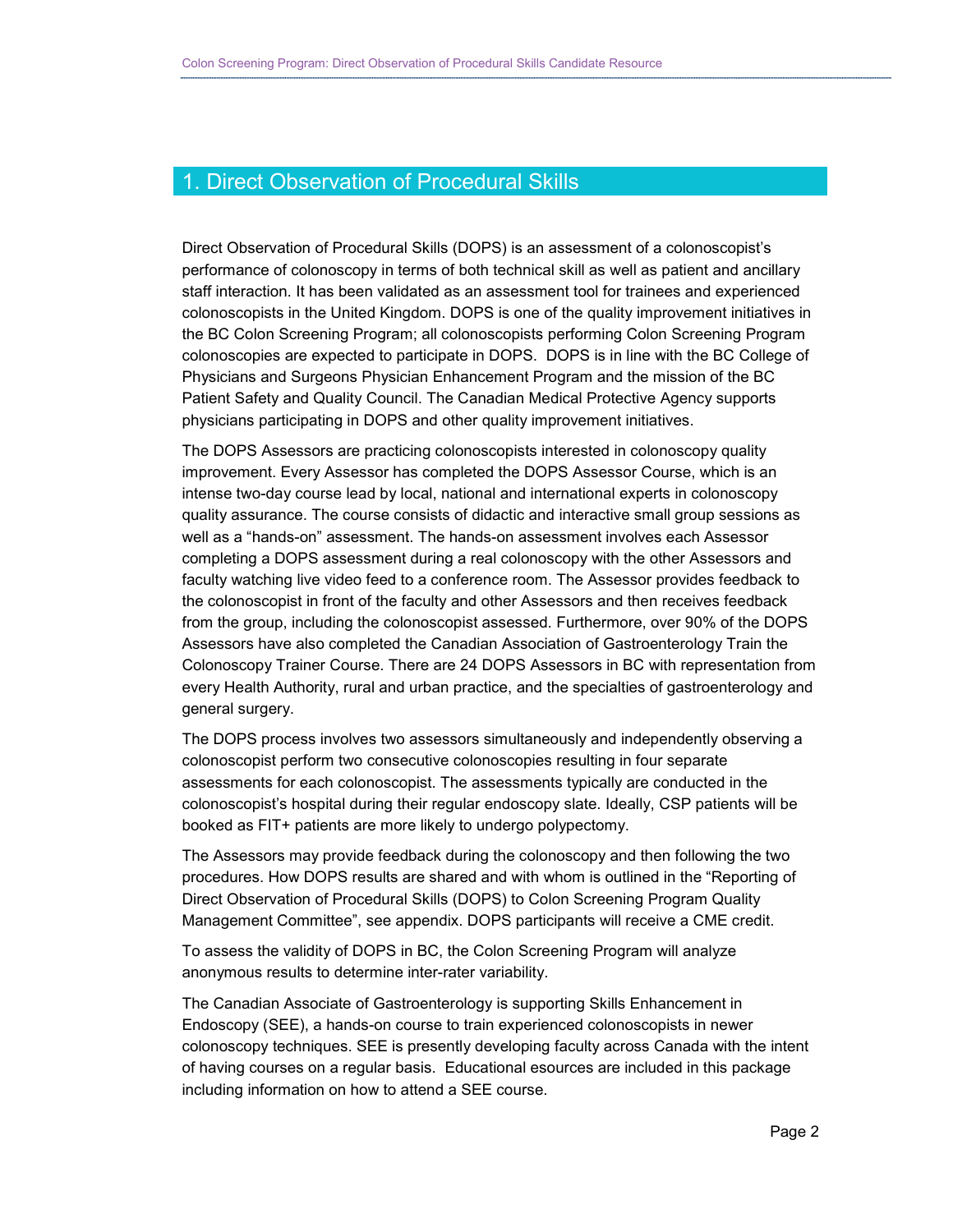### DOPS Assessors

### **Fraser Health Authority**

Scott Cowie, FHA Colonoscopy Lead - scott.cowie@fraserhealth.ca Daniel Robibo

### **Interior Health Authority**

Carla Nash, IHA Colonoscopy Lead - carla.nash@interiorhealth.ca Janice Journeau Taralyn Picton Mark Sawatzky Tom Wallace

### **Island Health Authority**

Denis Petrunia, VIHA Colonoscopy Lead - denis.petrunia@viha.ca Allen Hayashi William Orrom Nathan Schneidereit Iman Zandieh

### **Northern Health Authority**

Paul Mullins, NHA Colonoscopy Lead - paul.mullins@northernhealth.ca Warwick Evans

### **Vancouver Coastal Health Authority**

Robert Enns, VCH Colonoscopy Lead - rob.enns@ubc.ca Carl Brown Michael Bryne Nazira Chatur Fergal Donnellan James Gray Ahmer Karimuddin Adam Meneghetti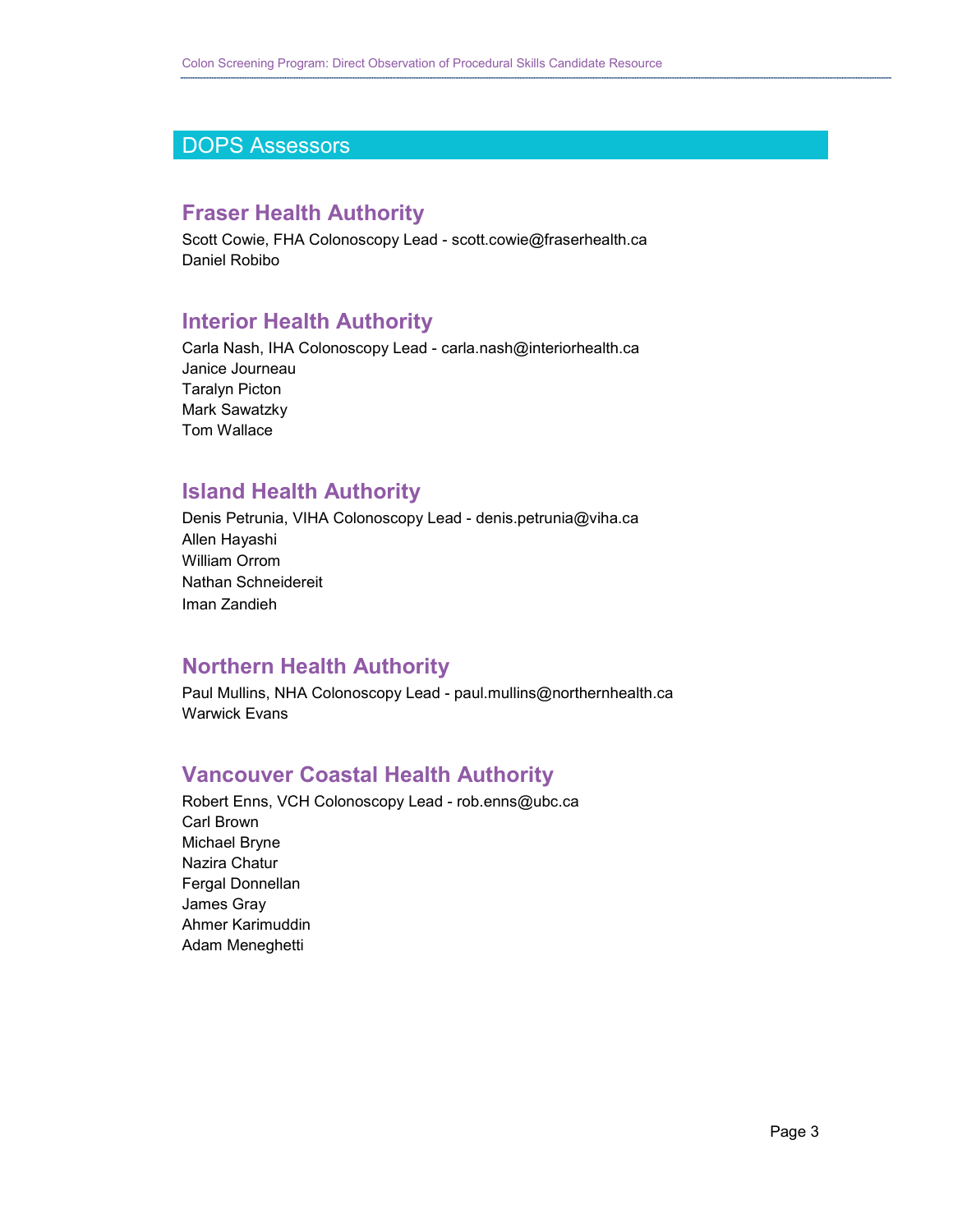### How to Arrange a DOPS Assessment in Your Unit

### **Step One: Submit DOPS Request Form**

- List Candidates for DOPS Assessment
	- o Identify responsible colonoscopist
	- o Minimum 3 colonoscopists per request
	- o Maximum 4 colonoscopists per day
- Provide endoscopy unit contact information
- Identify available dates for DOPS Assessment

Check List:

- $\Box$  Contact information for Candidates and their assistants
- $\Box$  Identify Ambulatory Care Unit/GI Clinic Nurse Lead and supply contact information
- $\Box$  Dates allow a lead time of 6 months to facilitate scheduling of DOPS Assessors
- $\Box$  Dates are suitable for all proposed candidates
- $\Box$  Understanding of slate scheduling requirements on the day of DOPS

**ACTION:** Fax completed DOPS Request Form to 1-604-675-7223

What you can expect:

 The Colon Screening Program will send a confirmation of receipt of DOPS Request Form by email and we will move forward with seeking out DOPS Assessors who are available on the dates you indicated.

Please note DOPS confirmation and communication will be through email. Please ensure email contact information is provided if there are other contacts you would like to be copied on DOPS communication.

### **Step Two: Confirmation of DOPS Date**

Once we have secured a DOPS assessor team to travel to your site to conduct DOPS assessments, we will contact you by email to confirm the date the DOPS assessments will take place and provide your team with a copy of this DOPS Candidate resource.

What you can expect:

• The Colon Screening Program will send a confirmation email with the date selected and introduce the DOPS Assessors. This email will be sent to the DOPS Candidates, DOPS Assessors, your site's GI Clinic Nurse Lead, your Health Authority Lead and Colonoscopy Lead.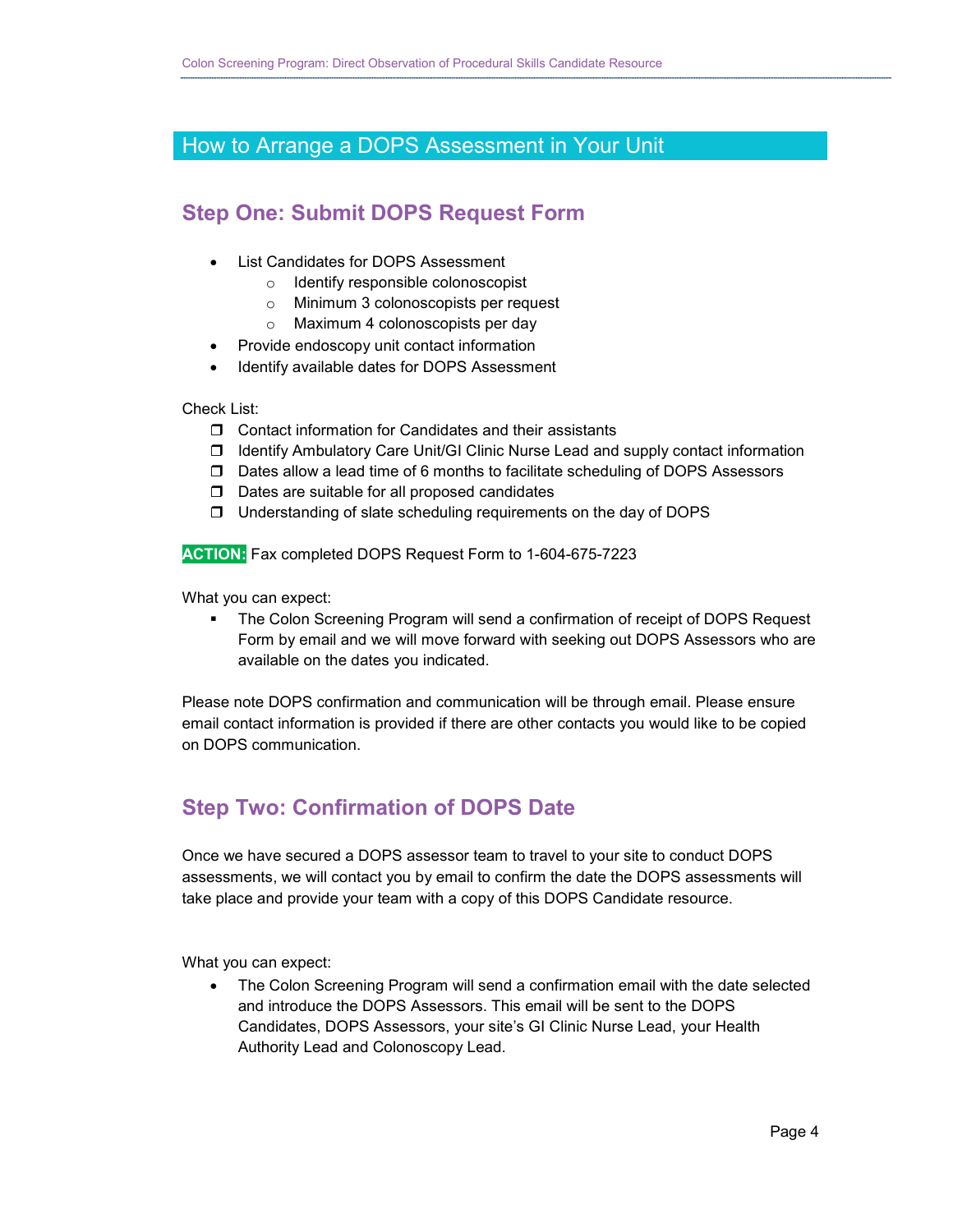### **Step Three: Slate Scheduling on Day of DOPS**

Take the following into consideration for the slate schedule:

- Each Colonoscopist will perform two colonoscopies consecutively
- Allow time for feedback after the two consecutive colonoscopies are performed
- FIT+ patients preferred

Ideally, Colon Screening Program patients will be booked for DOPS assessments as FIT+ patients are more likely to undergo polypectomy.

Checklist for planning the day:

- $\Box$  Remind patients that there will additional physicians in the room during their procedure.
- D DOPS colonoscopies may run a bit longer than usual. We suggest scheduling DOPS colonoscopy slots for 45 minutes.
- $\Box$  To allow adequate time for feedback we suggest scheduling 30 minutes following the two procedures.
- □ Schedule a lunch break for the DOPS Assessors

**ACTION:** Once slate scheduling has been confirmed please email to DOPS Assessors and copy Colon Screening Program contact.

### **Step Four: DOPS Day**

Prepare for an informative learning experience with DOPS using the information provided on page 8. This is your opportunity to perfect your technique and learn from others who have already undergone this DOPS assessment.

On rare occasions, weather or travel conditions may hamper the timely arrival of attendees. Should any situations arise that are not in line with the intended schedule for the day, please advise the BC Cancer Colon Screening Program promptly so we can assist you.

Your BC Cancer Colon Screening Contacts:

Katrina Wong, Program Coordinator (604) 707 5900 ext. 676359 [colonscreeningquality@bccancer.bc.ca](mailto:colonscreeningquality@bccancer.bc.ca)

Dustin Wong, Program Coordinator (604) 707 5900 ext. 675352 colonscreeningquality@bccancer.bc.ca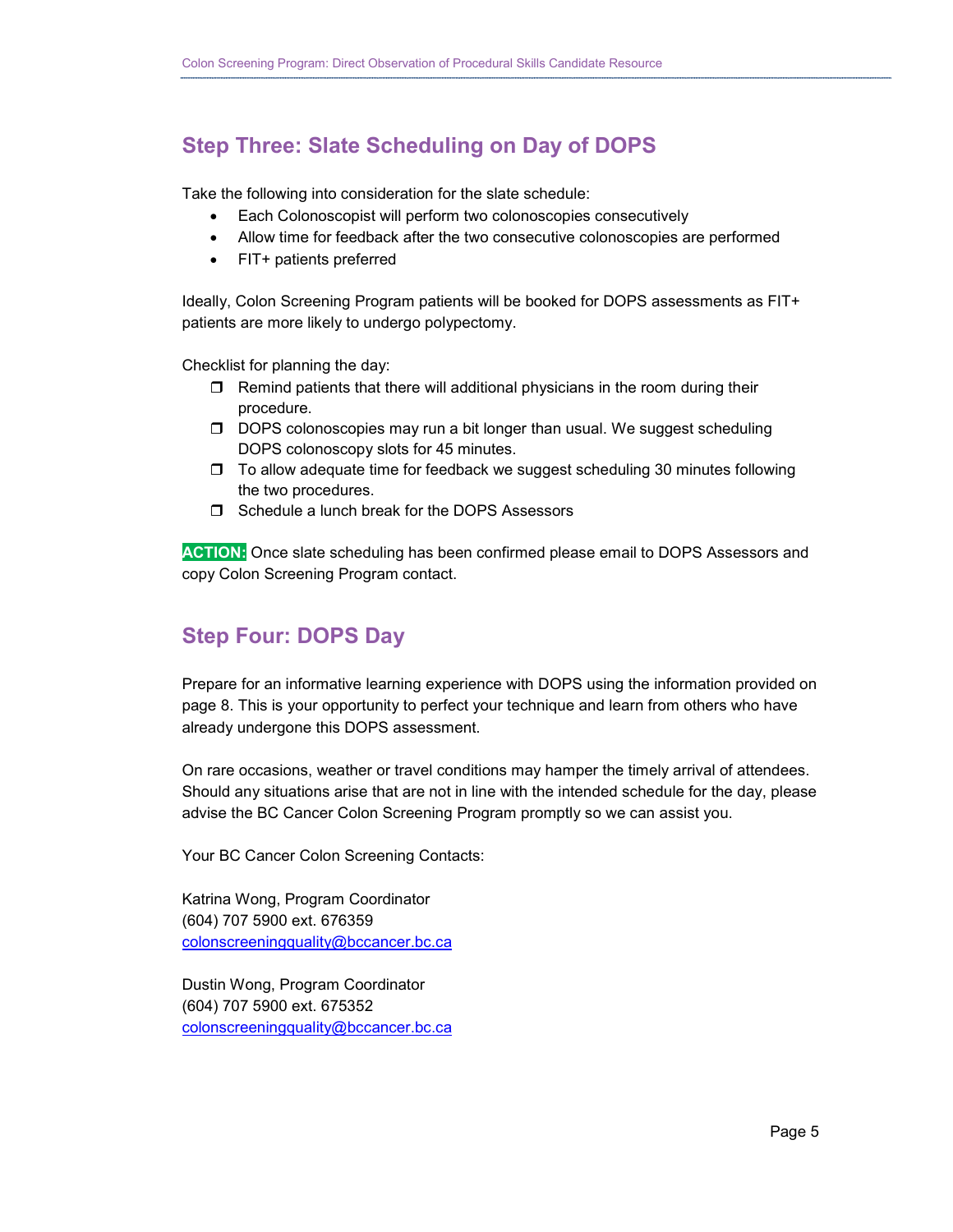### **Step Five: Complete DOPS Assessment Participant Evaluation Form**

The program strives to continue to improve DOPS process and the experience for DOPS Candidates. All feedback is much appreciated. Please complete and return the evaluation form.

**ACTION:** Fax completed DOPS Assessment Participation Evaluation to 1-604-675-7223

### **Step Six: Claim your Education Credits**

The DOPS Assessment program falls under Section 3 (Performance Assessment) as defined by the Maintenance of Certification Program of the Royal College of Physicians and Surgeons of Canada and is eligible for 6 credits (3 credits per hour). To claim your credits go to Mainport, login and upload the information about this program under Section 3 "Direct Observation".

**ACTION:** Claim credits through Mainport using information about this program under Section 3 "Direct Observation"

### Resources for Colonoscopy Performance

### **Skills Enhancement for Endoscopy (SEE)**

For a description and scheduled courses: [www.cag-acg.org/skill-enhancement-for](http://www.cag-acg.org/skill-enhancement-for-endoscopy)[endoscopy.](http://www.cag-acg.org/skill-enhancement-for-endoscopy)

As this is a hands-on course hospital privileges need to be sought well in advance.

There may be a cost for participants.

### **American Society for Gastrointestinal Endoscopy (ASGE)**

For educational on line video "Colonoscopy Technique: Basic and Advanced": [www.asge.org](http://www.asge.org/) under education. The DVD is available from the ASGE store.

Free and inexpensive resources available include expert presentations on the "Online Learning Center, Recorded Sessions". CME credits are available.

For example: "Polypectomy: Small to Big". A review of polypectomy techniques including videos by Dr. Doug Rex.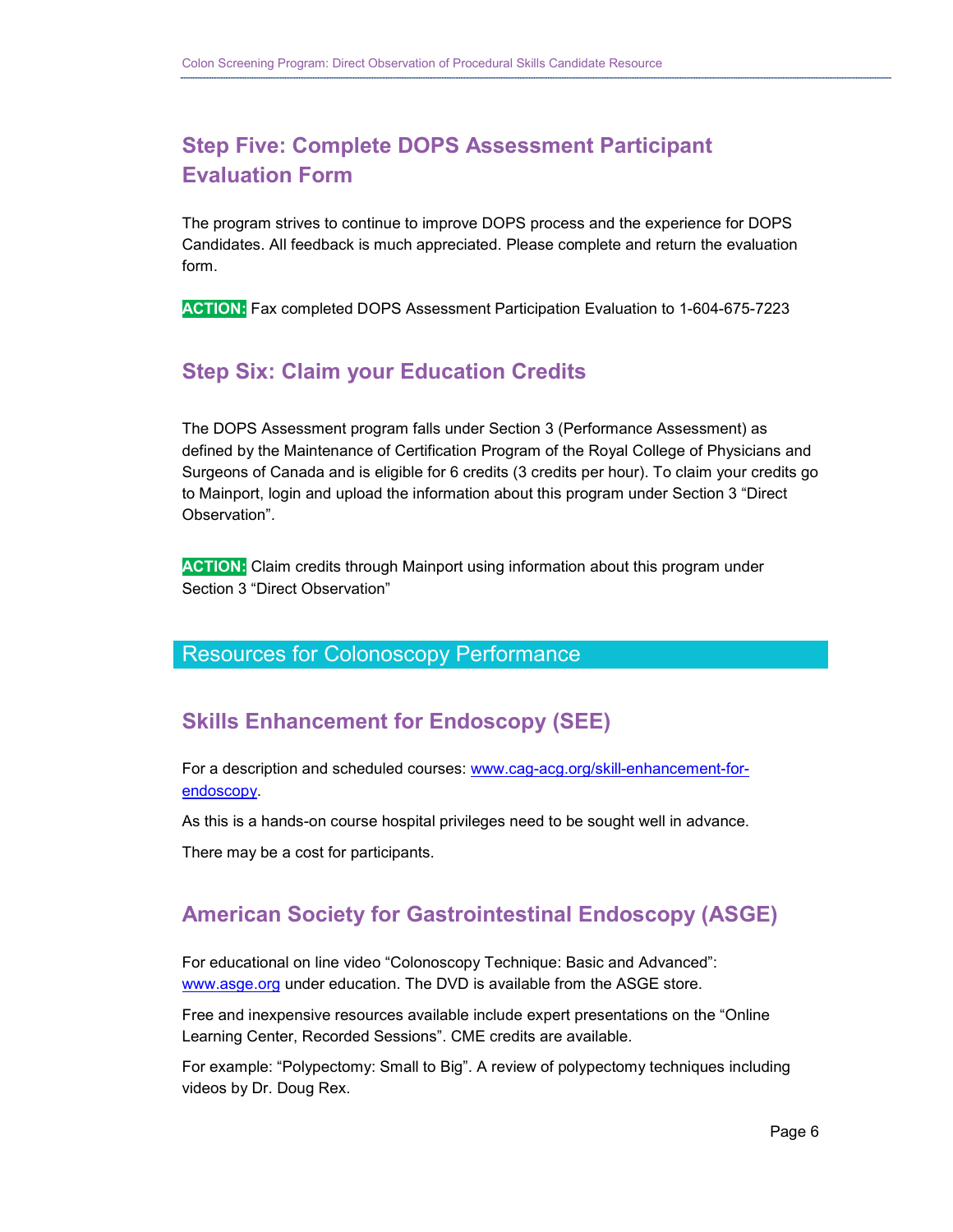*If you know of other helpful resources on colonoscopy technique, please forward them to Dr. Jennifer Telford at [JTelford2@bccancer.bc.ca](mailto:JTelford2@bccancer.bc.ca)*

### DOPS Grade Descriptors: Colonoscopy and Flexible **Sigmoidoscopy**

Descriptors for each grade in all four domains are given below to improve consistency of grading. The key descriptor level is Grade 3. Grade 4 assumes achievement of all components at Grade 3 level and some achievement above this. The descriptors set expectations for the performance in each domain, but should be used as a guide – colonoscopists do not have to meet all criteria in each descriptor to achieve a grade in that domain.

### **Assessment, Consent and Communication**

#### **Grade 4**

Complete and full explanation in clear terms including proportionate risks and consequences with no omissions of significance, and not unnecessarily raising concerns. No jargon. Encourages questions by verbal and non verbal skills and is thoroughly respectful of individual's views, concerns, and perceptions. Good rapport with patient. Seeks to ensure procedure is carried out with as much dignity and privacy as possible. Clear and appropriate communication throughout procedure and afterwards a thorough explanation of results and management plan.

#### **Grade 3**

Good clear explanation with few significant omissions, covering key aspects of the procedure and complications with some quantification of risk. Little jargon, and gives sufficient opportunity for questions. Responds to individual's perspective. Aware of and acts to maintain individual's dignity. Appropriate communication during procedure including warning patient of probable discomfort. Satisfactory discussion of results and management plan with adequate detail.

#### **Grade 2**

Explains procedure but with several omissions, some of significance. Little or no quantification of risk, or raises occasional unnecessary concerns. Some jargon and limited opportunity for questions or sub-optimal responses. Incomplete acknowledgement of individual's views and perceptions. A few lapses of dignity only partially or tardily remedied. Occasional communication during the procedure and intermittent warnings of impending discomfort. Barely adequate explanation with some aspects unclear, inaccurate or lacking in detail.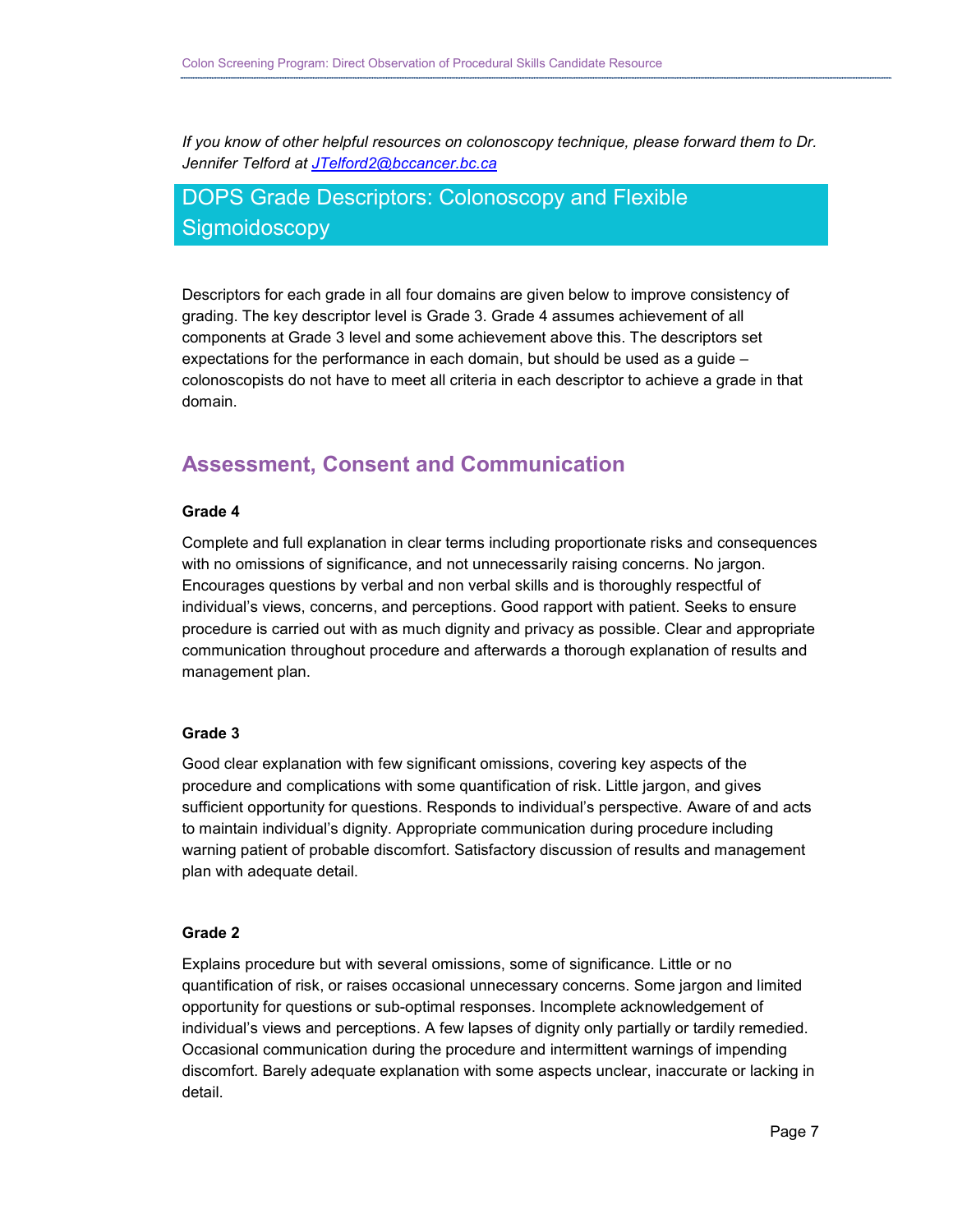*Adapted from Joint Advisory Group on GI Endoscopy from [thejag.org.uk](http://www.thejag.org.uk/AboutUs/DownloadCentre.aspx)*

#### **Grade 1**

Incomplete explanation with several significant omissions and inadequate discussion, lacking quantification of risks or raising significant fears. Uses a lot of jargon or technical language; minimal or no opportunity for questions. Fails to acknowledge or respect individual's views or concerns. Procedure lacks dignity and there is minimal or no communication during it. Explanation of results and management is unclear, inaccurate or lacking in detail without opportunity for discussion.

### **Safety and Sedation**

#### **Grade 4**

Safe and secure IV access with doses of analgesia and sedation according to patient's age and physiological state, clearly checked and confirmed with nursing staff. Patient very comfortable throughout. Oxygenation and vital signs monitored continually as appropriate, remaining satisfactory throughout or rapid and appropriate action taken if sub-optimal. Clear, relevant and proactive communication with endoscopy staff.

#### **Grade 3**

Secure IV access with a standard cannula and appropriate dose of analgesia and sedation within current guidelines, checked and confirmed with nursing staff. Patient reasonably comfortable throughout, some tolerable discomfort may be present. Oxygenation and vital signs regularly monitored and satisfactory throughout, or appropriate action taken. Clear communication with endoscopy staff.

#### **Grade 2**

IV access acceptable with just satisfactory analgesia and sedation incompletely confirmed or checked with nursing staff, patient too sedated or too aware and in discomfort. Oxygenation and vital signs monitored but less frequently than appropriate or parameters occasionally unsatisfactory with action taken only after prompting or delay. Intermittent or sub optimal communication with endoscopy staff.

#### **Grade 1**

Insecure or absent IV access or butterfly used; inadequate or inaccurate check of analgesia and sedation. Patient significantly under- or over-sedated or needing use of a reversal agent because of inappropriate dosaging. Patient in discomfort much of the time, or significant periods of severe discomfort. Oxygenation and vital signs rarely or inadequately monitored and mostly ignored even if unsatisfactory. Minimal or significantly flawed communication with endoscopy staff.

*Adapted from Joint Advisory Group on GI Endoscopy from [thejag.org.uk](http://www.thejag.org.uk/AboutUs/DownloadCentre.aspx)*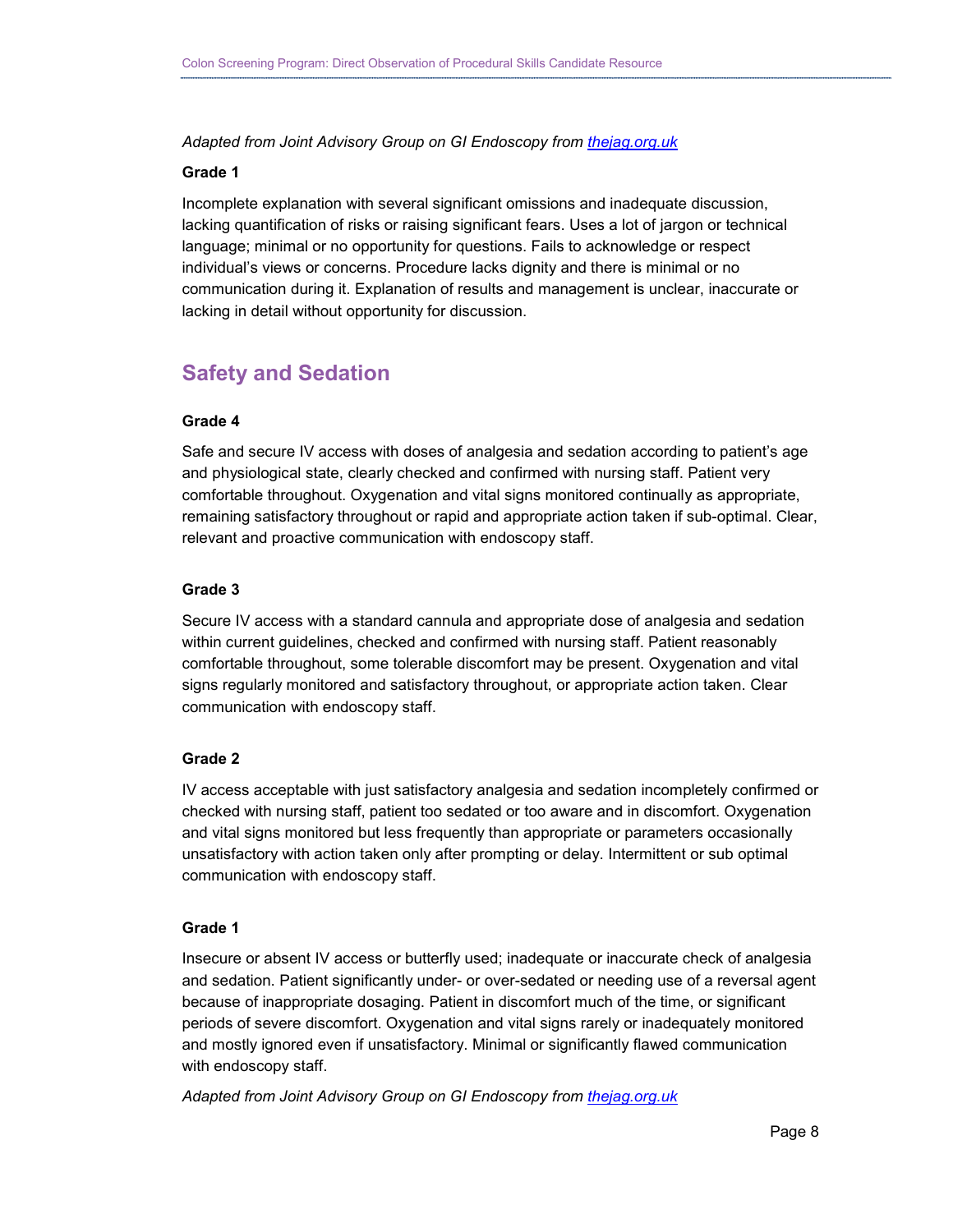### **Endoscopic Skills During Insertion and Withdrawal**

#### **Grade 4**

Excellent luminal views throughout the vast majority of the examination, with judicious use of "slide-by". Skilled torque steering and well judged use of distension, suction and lens clearing. Rapid recognition and resolution of loops. Quick to use position change or other manoeuvres when appropriate. Immediately aware of patient discomfort with rapid response. Smooth scope manipulation using angulation control knobs and torque steering.

#### **Grade 3**

Check scope functions, performs PR. Clear luminal view most of the time or uses slide-by appropriately. Appropriate use of the angulation control knobs. Uses torque steering adequately. Aids progress using distension, suction and lens washing. Recognises most loops quickly and attempts logical resolution. Good use of position changes to negotiate difficulties. Aware of any discomfort to patient and responds with appropriate actions. Timely completion of procedure, not too quickly or too slowly for the circumstances.

#### **Grade 2**

Omits scope check or PR. Luminal views lost a little more than desirable or uses slide-by a little too long or frequently. Could torque steer usefully more often or more effectively. Some under or over distension or lack of lens washing. Recognises most loops with reasonable attempts at resolution. Use of position change or other manoeuvres occasionally late or inappropriately. Aware of and responsive to patient but may be slow to do so. Procedure slightly too fast or too slow.

#### **Grade 1**

Omits to check scope or rectal examination. Luminal views frequently lost for long periods and pushes on regardless. Little or no use of torque steering. Under- or over-distension of bowel, or fails to attempt lens clearing. Recognises loops late or not at all and little or no structured attempt to resolve them. Inappropriate or no use of position change or other manoeuvres. Barely aware of patient's status, or very tardy / inappropriate / no response to discomfort. Completes examination too quickly or takes far too long.

*Adapted from Joint Advisory Group on GI Endoscopy from [thejag.org.uk](http://www.thejag.org.uk/AboutUs/DownloadCentre.aspx)*

### **Diagnostic and Therapeutic Ability**

#### **Grade 4**

Excellent mucosal views throughout the majority of the procedure. Recognition of all caecal landmarks present or rapidly identifies incomplete examination. Faecal pools fully suctioned. Retroflexes in rectum. Thorough assessment and accurate identification of pathology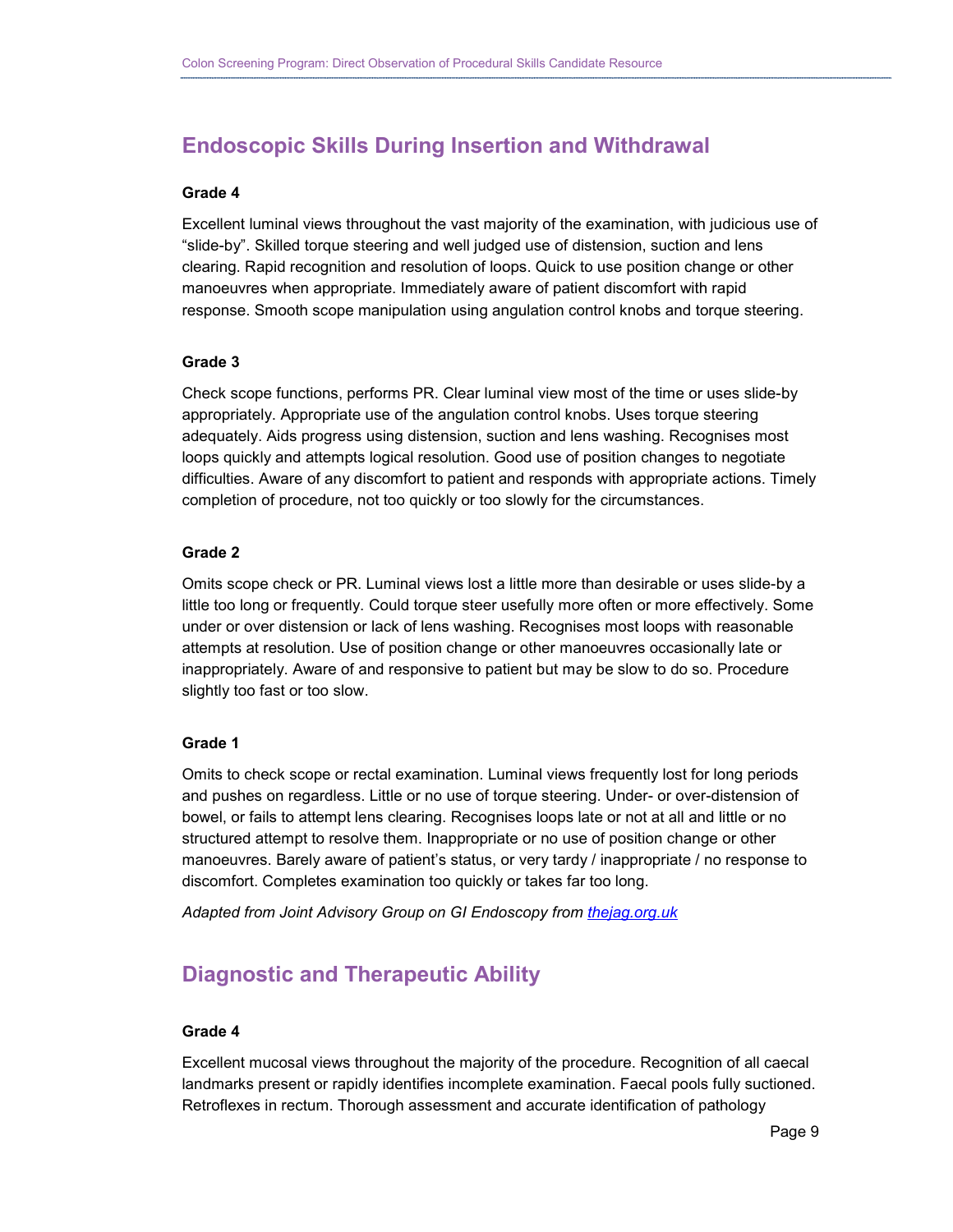present. Skilled and competent management of diathermy and therapeutic techniques. Rapid recognition and appropriate management of complications.

#### **Grade 3**

Adequate mucosal visualisation with only occasional loss or sub-optimal views unless out with control of endoscopist (eg stool, severe diverticular disease). Faecal pools adequately suctioned. Attempts to retroflex in rectum. Correctly identifies caecal landmarks or incomplete examination. Accurately identifies pathology and manages appropriately according to current guidelines. Correct and safe use of diathermy and therapeutic techniques. Rapid recognition of complications with safe management.

#### **Grade 2**

Mucosal views intermittently lost for more than desirable periods. Recognises most caecal landmarks present or eventually identifies an incomplete examination. Most pathology identified with occasional missed or mis-identified lesions. Just acceptable use of diathermy and therapeutic tools with some sub optimal use. Delayed or incomplete recognition of complications or suboptimal management.

#### **Grade 1**

Frequent or prolonged loss of mucosal views. Incorrect identification of caecal landmarks, or fails to recognise incomplete examination. Misses significant pathology, or inappropriate management that may endanger patient or contravenes guidelines. Unsafe use of diathermy and therapeutic techniques. Fails to recognise or significantly mis-manages complications to the detriment of the patient.

*Adapted from Joint Advisory Group on GI Endoscopy from [thejag.org.uk](http://www.thejag.org.uk/AboutUs/DownloadCentre.aspx)*

### **Endoscopic Non-Technical Skills (ENTS)**

#### **Grade 4**

Maintains excellent communication between the team and assisting staff. Ensuring the patient is the center of the procedure, emphasizing safety and comfort and providing information to the patient in a clear and thorough fashion. Maintains continuous evaluation of the patient's condition and the procedure is carried out with full respect for privacy and dignity. Ensures lack of distractions and maintains full concentration. Demonstrates excellent safety and quality skills adhering to current protocols and codes of clinical practice. Maintains fully calm under pressure and utilizes all resources to maintain control of any situation and takes responsibility for patient outcome. Excellent problem solving and decision making techniques. Ability to choose a solution, communicate to assisting team and implement solution confidently. Thorough review of procedure and ability to institute change to improve practice.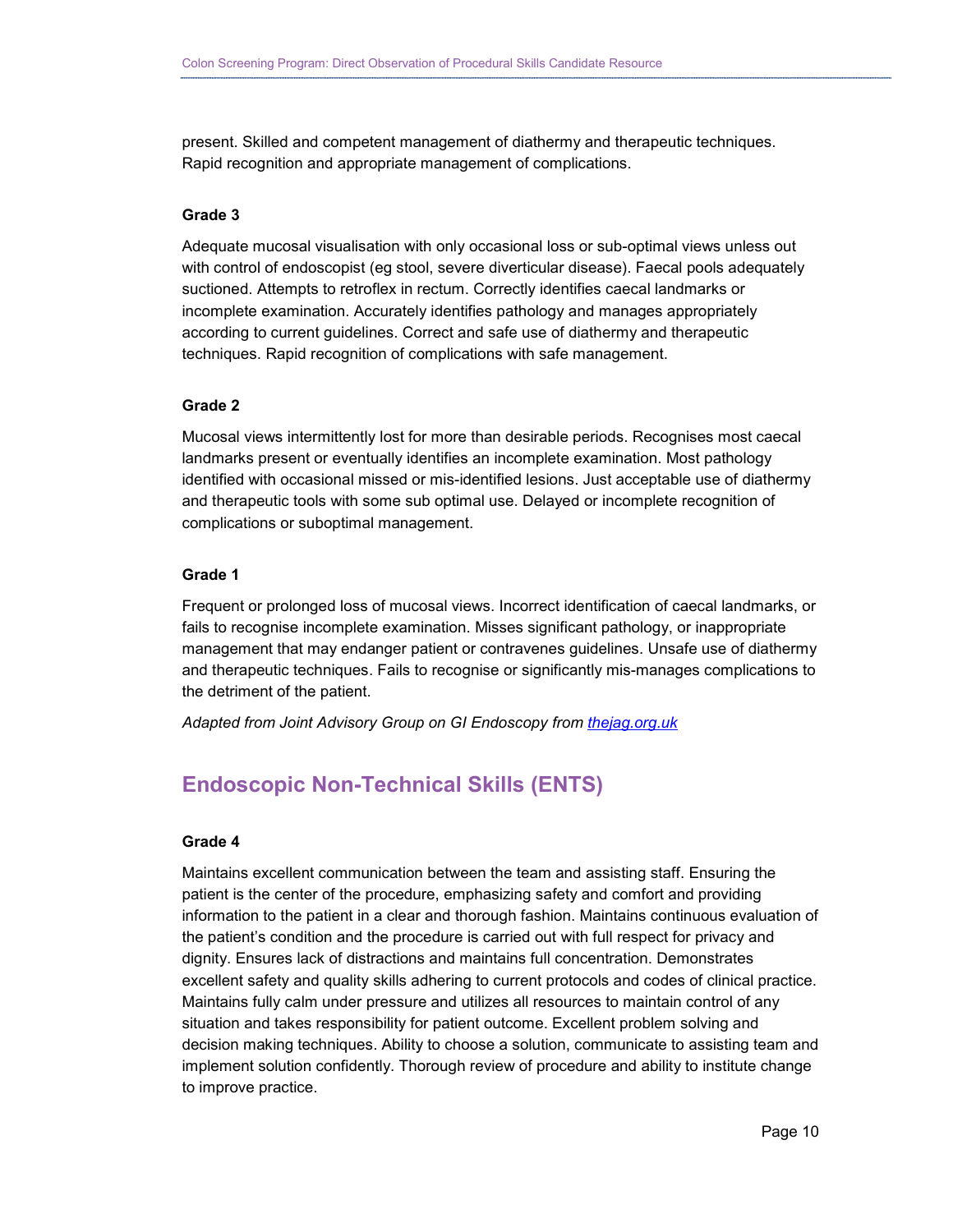#### **Grade 3**

Adequate communication between the team and assisting staff. Ensuring the patient is the center of the procedure and able to provide the patient with adequate information. Maintains acceptable evaluation of patient's condition through the procedure. Ensures lack of distraction and maintains adequate concentration. Demonstrates safety and quality skills adhering to most protocols and codes of clinical practice. Maintains calm under pressure and utilizes most resources to remain in control of the situation. Adequate problem solving and decision making techniques. Able to propose a solution, communicate to the team and implement the solution. Reviews the procedure and proposes changes to improve practice.

#### **Grade 2**

Minimal communication between the team and assisting staff. Most attention is centered around the patient and provides the patient with minimal information. Slight evaluation of patient's condition throughout the procedure. Slightly distracted and loses concentration. Unable to demonstrate all safety and quality skills and follow protocols and codes of clinical practice. Overwhelmed under pressure and slow to utilize resources to maintain control in the situation. Has difficulty proposing solutions, communicating to the team and implementing solutions. Minimal review of the procedure and proposes insignificant changes to improve practice.

#### **Grade 1**

Fails to communicate with team and assisting staff. Lack of attention around the patient and unable to provide clear information to patient. Fails to maintain evaluation of patient's condition throughout the procedure. Easily distracted and loses concentration. Unable to demonstrate safety and quality skills and unable to follow protocols and codes of clinical practice. Unable to perform under pressure. Fails to propose solutions, communicate to the team and implement solutions. Lack of review of the procedures and does not propose changes to improve practice.

*Adapted from Joint Advisory Group on GI Endoscopy from [thejag.org.uk](http://www.thejag.org.uk/AboutUs/DownloadCentre.aspx)*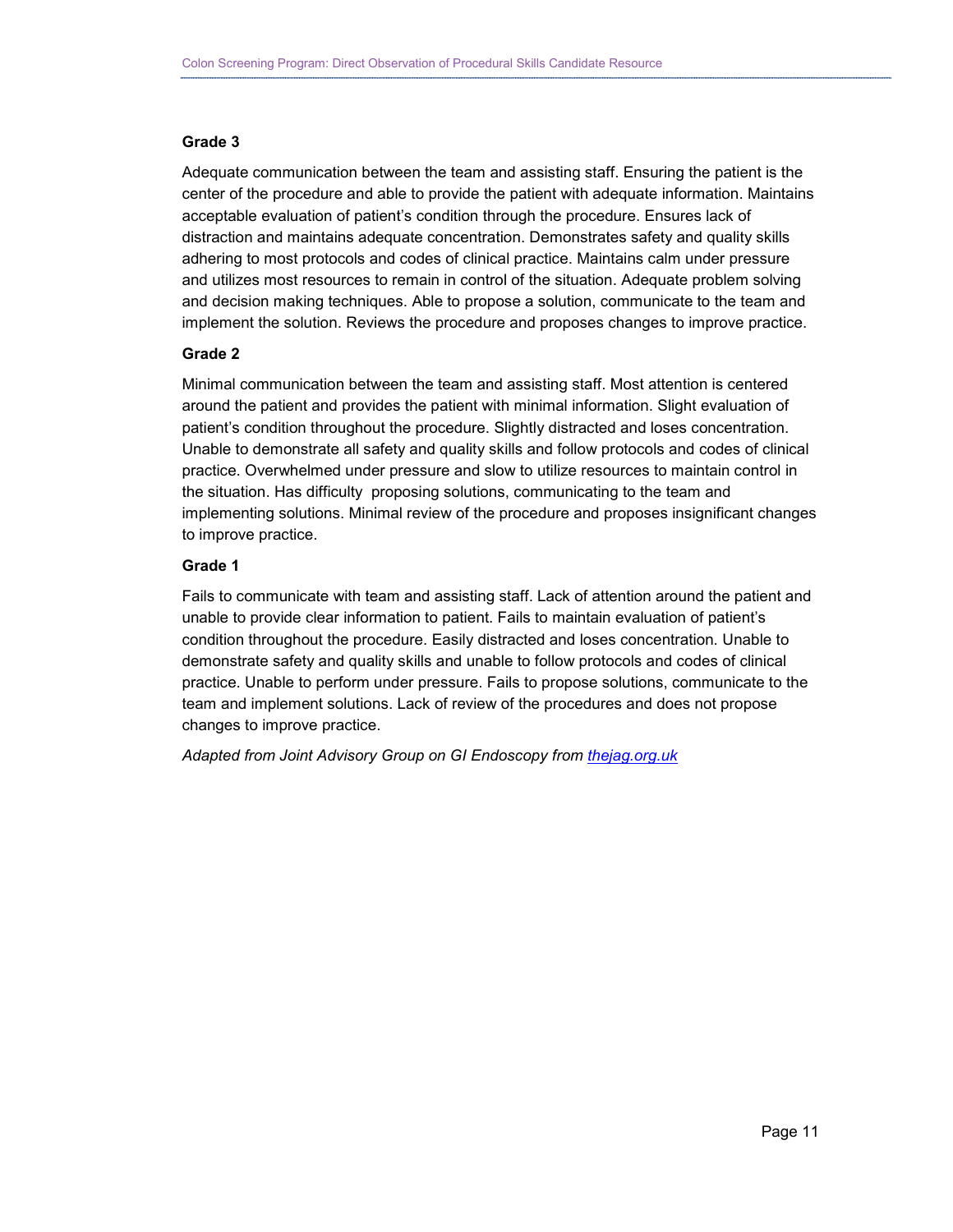### Formative DOPS Assessment Form

### Colonoscopy and Flexible Sigmoidoscopy

*Adapted from Joint Advisory Group on GI Endoscopy*

#### Colonoscopist:

Trainer/Peer:

|  | Date (DD/MM/YYYY): |
|--|--------------------|
|--|--------------------|

ealth Services Authority

BC

Scale and Criteria Key

4 Highly skilled performance

- $\overline{\mathbf{3}}$ Competent and safe throughout procedure, no uncorrected errors
- 2 Some standards not yet met, aspects to be improved, some errors uncorrected
- 1 Accepted standards not yet met, frequent errors uncorrected n/a Not applicable

| Major criteria<br>٠ |
|---------------------|
|---------------------|

o Minor criteria

| Criteria                                                                                    | Scale | Comments |
|---------------------------------------------------------------------------------------------|-------|----------|
| Assessment, consent, communication                                                          |       |          |
| • Obtains informed consent using a structured approach                                      |       |          |
| Satisfactory procedural information<br>$\circ$                                              |       |          |
| Risk and complications explained<br>$\circ$                                                 |       |          |
| Co-morbidity<br>$\circ$                                                                     |       |          |
| Sedation<br>$\circ$                                                                         |       |          |
| Opportunity for questions<br>$\circ$                                                        |       |          |
| • Demonstrates respect for patient's views and dignity during the procedure                 |       |          |
| • Communicates clearly with patient, including outcome of procedure with appropriate        |       |          |
| management and follow up plan. Full endoscopy report.                                       |       |          |
| Safety and Sedation                                                                         |       |          |
| • Safe and secure IV access                                                                 |       |          |
| • Gives appropriate dose of analgesia and sedation and ensures adequate oxygenation and     |       |          |
| monitoring of patient                                                                       |       |          |
| • Demonstrates good communication with the nursing staff, including dosages and vital signs |       |          |
| Endoscopic skills during insertion and procedure                                            |       |          |
| • Checks endoscope function before intubation                                               |       |          |
| • Performs PR                                                                               |       |          |
| • Maintains luminal view / inserts in luminal direction                                     |       |          |
| • Demonstrates awareness of patient's consciousness and pain during the procedure and takes |       |          |
| appropriate action                                                                          |       |          |
| • Uses torque steering and control knobs appropriately                                      |       |          |
| • Uses distension, suction and lens washing appropriately                                   |       |          |
| • Recognises and logically resolves loop formation                                          |       |          |
| • Uses position change and abdominal pressure to aid luminal views                          |       |          |
| • Completes procedure in reasonable time                                                    |       |          |
| Diagnostic and therapeutic ability                                                          |       |          |
| • Adequate mucosal visualisation                                                            |       |          |
| • Recognises caecal/desc. colon landmarks or incomplete examination                         |       |          |
| • Accurate identification and management of pathology                                       |       |          |
| • Uses diathermy and therapeutic techniques appropriately and safely                        |       |          |
| • Recognises and manages complications appropriately                                        |       |          |
| ENTS (endoscopic non-technical skills)                                                      |       |          |
| • Communication and teamwork                                                                |       |          |
| <b>Situation awareness</b>                                                                  |       |          |
| • Leadership                                                                                |       |          |
| • Judgement and decision making                                                             |       |          |

| Extremely easy | Fairly easy | Average | Fairly difficult | Very challenging |
|----------------|-------------|---------|------------------|------------------|
|                |             |         |                  |                  |

Case Difficulty **Case Objectives for Next Cases** Case Cases **Cases** Cases **Learning Objectives for Next Cases**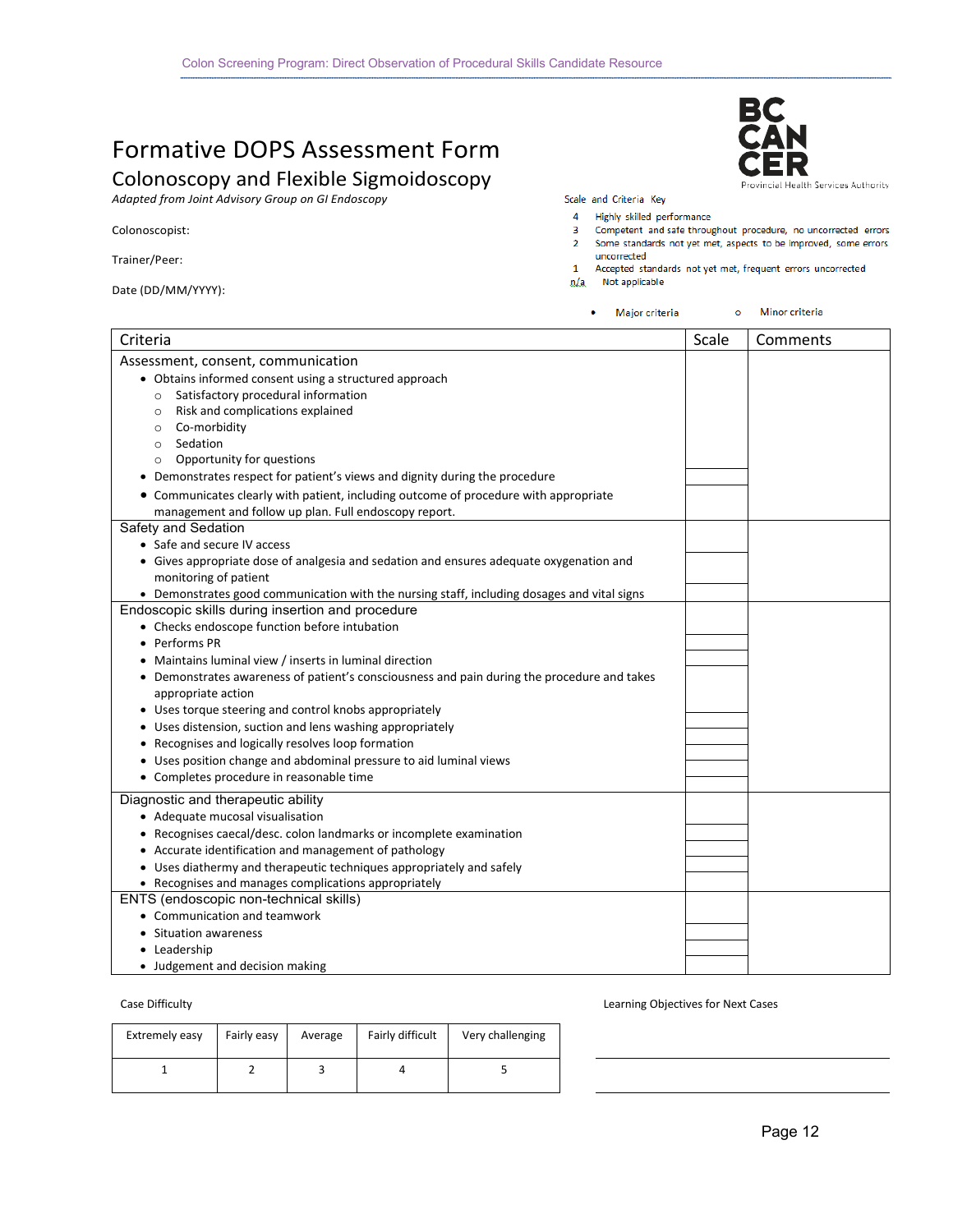

#### Direct Observation of Procedural Skills (DOPS) Request Form

DOPS is an assessment of colonoscopy skills that was developed by the Joint Advisory Group for Gastrointestinal Endoscopy to ensure high quality colonoscopy. As DOPS is a validated assessment tool, it has been adopted for use by the BC Colon Screening Program.

#### Proposed Candidates for DOPS Assessment:

| <b>Name</b>                          | MSC#: Physician Email: | <b>MOA Email:</b> |
|--------------------------------------|------------------------|-------------------|
| (1)<br>*Lead Colonoscopist Candidate |                        |                   |
| (2)                                  |                        |                   |
| (3)                                  |                        |                   |
| (4)                                  |                        |                   |

\*Lead Colonoscopist Candidate is the designated contact for the group should any changes for the group be requested.

#### **Endoscopy Unit Contact Information**

| <b>Hospital Name</b>        | <b>GI Clinic Hours</b>      | <b>GI Clinic Phone</b> |  |
|-----------------------------|-----------------------------|------------------------|--|
|                             |                             | <b>Number</b>          |  |
| <b>GI Clinic Nurse Lead</b> | <b>GI Clinic Nurse Lead</b> |                        |  |
| <b>Name</b>                 | <b>Email</b>                |                        |  |
| <b>Additional Contact</b>   |                             |                        |  |
| Info                        |                             |                        |  |

#### Available date for DOPS Assessment:

| $\mathbf{1}^{\text{st}}$ available date |  |
|-----------------------------------------|--|
| 2 <sup>nd</sup> available date          |  |
| 3 <sup>rd</sup> available date          |  |

Please FAX the completed DOPS Request Form to 1-604-675-7223.

#### **Date Specifications:**

- Allow a lead time of 6 months to facilitate  $\bullet$ scheduling of DOPS Assessors
- Ensure all dates are suitable for all proposed candidates
- $\bullet$ Dates are identified with an understanding of slate scheduling requirements on the day of DOPS

### **Accreditation:**

This event is an Accredited Group Learning Activity eligible for up to 2.0 Section 1 credits as defined by the Maintenance of Certification program of the Royal College of Physicians and Surgeons of Canada. This program has been reviewed and approved by the UBC Division of Continuing Professional Development.

#### **Accredited by UBC CPD**



CONTINUING PROFESSIONAL DEVELOPMENT **FACULTY OF MEDICINE** 

DOPSCR 04MAY2015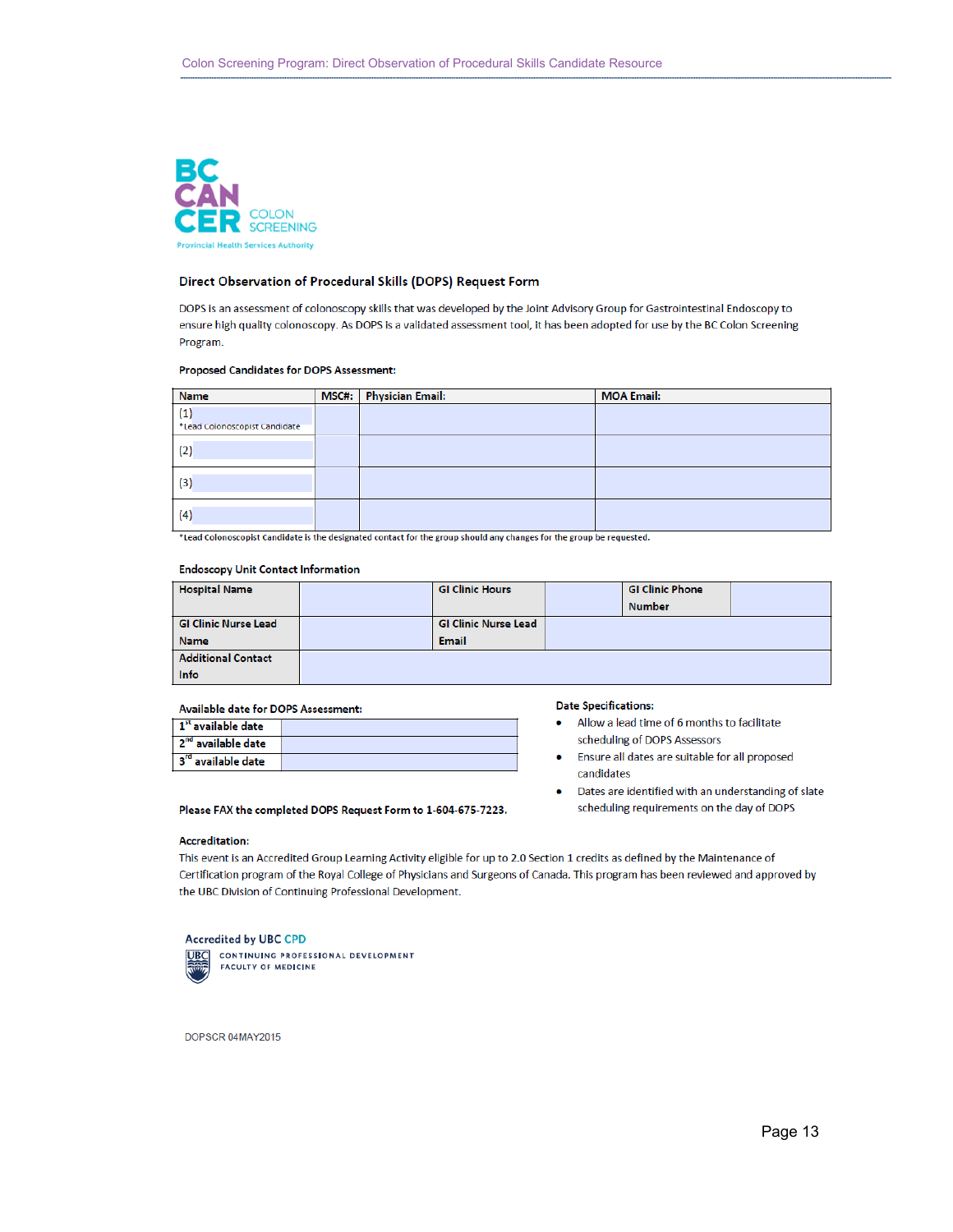#### **DOPs Assessment Candidate Evaluation Form**

| <b>NAME:</b><br><b>CITY:</b>                                                       |  |
|------------------------------------------------------------------------------------|--|
| <b>EMAIL ADDRESS:</b>                                                              |  |
| <b>PROGRAM:</b> Direct Observation of Procedural Skills (DOPS) Assessment<br>DATE: |  |
| LOCATION:                                                                          |  |

Please provide us your feedback, which will help us to plan future CME/CPD events.

Physician Please identify specialty: \_\_\_\_\_\_\_\_\_\_\_\_\_\_\_\_\_\_\_\_\_\_\_\_\_\_

**INSTRUCTIONS**: Please circle the number that best reflects your assessment of each.

|    | <b>PART 1 – LEARNING &amp; APPLICATION OF KNOWLEDGE</b>          |             | 1=Very Little, 5=A Great Deal |   |
|----|------------------------------------------------------------------|-------------|-------------------------------|---|
|    | 1. The amount I learned in this program.                         | $2^{\circ}$ | 4                             | 5 |
| 2. | The information I learned will be used in my future<br>practice. | 2           | $\overline{4}$                | 5 |
|    | 3. The key pearls I learned were:                                |             |                               |   |

4. Is there anything you plan to do differently as a result of having participated in this program?

**\_\_\_\_\_\_\_\_\_\_\_\_\_\_\_\_\_\_\_\_\_\_\_\_\_\_\_\_\_\_\_\_\_\_\_\_\_\_\_\_\_\_\_\_\_\_\_\_\_\_\_\_\_\_\_\_\_\_\_\_\_\_\_\_\_\_**

\_\_\_\_\_\_\_\_\_\_\_\_\_\_\_\_\_\_\_\_\_\_\_\_\_\_\_\_\_\_\_\_\_\_\_\_\_\_\_\_\_\_\_\_\_\_\_\_\_\_\_\_\_\_\_**\_\_\_\_\_\_\_\_\_\_\_**

| <b>PART 2 - PROGRAM</b>                                                | 1=Unsatisfactory, 5=Exceptional |         |                |   |
|------------------------------------------------------------------------|---------------------------------|---------|----------------|---|
| <b>CONTENT</b><br>Relevance to my job                                  | 1                               | 2 3     | $\overline{4}$ | 5 |
| <b>CONTENT</b><br>2 <sup>1</sup><br>Compatibility with my expectations | $\mathbf 1$                     | $2 \t3$ | $\overline{4}$ | 5 |
| <b>INTERACTIVITY</b><br>3.<br>Adequate opportunities for interaction   |                                 | 2 3     | $\overline{4}$ | 5 |
| OVERALL RATING OF THIS PROGRAM<br>4.                                   | $\mathbf{1}$                    | 2 3     | 4              | 5 |
| Comments:                                                              |                                 |         |                |   |

\_**\_\_\_\_\_\_\_\_\_\_\_\_\_\_\_\_\_\_\_\_\_\_\_\_\_\_\_\_\_\_\_\_\_\_\_\_\_\_\_\_\_\_\_\_\_\_\_\_\_\_\_\_\_\_\_\_\_\_\_\_** 

\_\_\_\_\_\_\_\_\_\_\_\_\_\_\_\_\_\_\_\_\_\_\_\_\_\_\_\_\_\_\_\_\_\_\_\_\_\_\_\_\_\_\_\_\_\_\_\_\_\_\_\_\_\_\_**\_\_\_\_\_\_\_\_\_\_\_**

\_\_\_\_\_\_\_\_\_\_\_\_\_\_\_\_\_\_\_\_\_\_\_\_\_\_\_\_\_\_\_\_\_\_\_\_\_\_\_\_\_\_\_\_\_\_\_\_\_\_\_\_\_\_\_**\_\_\_\_\_\_\_\_\_\_\_**

5. What was the most effective part of the program? Why?

**\_\_\_\_\_\_\_\_\_\_\_\_\_\_\_\_\_\_\_\_\_\_\_\_\_\_\_\_\_\_\_\_\_\_\_\_\_\_\_\_\_\_\_\_** 6. What was the least effective part of the program? Why?

**\_\_\_\_\_\_\_\_\_\_\_\_\_\_\_\_\_\_\_\_\_\_\_\_\_\_\_\_\_\_\_\_\_\_\_\_\_\_\_\_\_\_\_\_**

7. Do you feel that there was any industry bias in the program?

| $\cdot$ $\cdot$ $\cdot$ |  |
|-------------------------|--|
|                         |  |

 $\Box$  No  $\Box$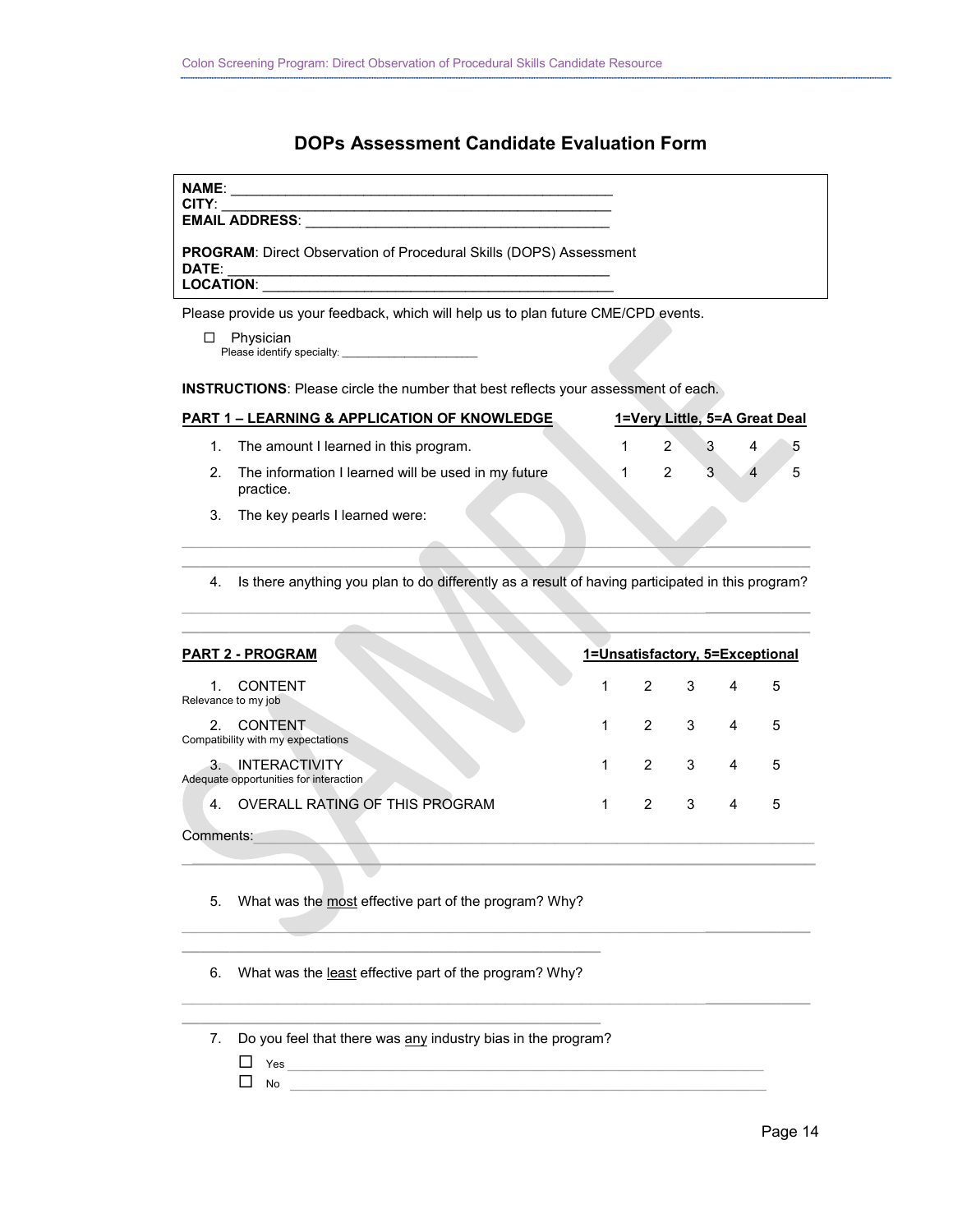8. How could this program be improved?

9. Is there anything else you would like to share about your DOPS experience?

\_\_\_\_\_\_\_\_\_\_\_\_\_\_\_\_\_\_\_\_\_\_\_\_\_\_\_\_\_\_\_\_\_\_\_\_\_\_\_\_\_\_\_\_\_\_\_\_\_\_\_\_\_\_\_**\_\_\_\_\_\_\_\_\_\_\_ \_\_\_\_\_\_\_\_\_\_\_\_\_\_\_\_\_\_\_\_\_\_\_\_\_\_\_\_\_\_\_\_\_\_\_\_\_\_\_\_\_\_\_\_\_\_\_\_\_\_\_\_\_\_\_\_\_\_\_\_\_\_\_\_\_\_**

\_\_\_\_\_\_\_\_\_\_\_\_\_\_\_\_\_\_\_\_\_\_\_\_\_\_\_\_\_\_\_\_\_\_\_\_\_\_\_\_\_\_\_\_\_\_\_\_\_\_\_\_\_\_\_**\_\_\_\_\_\_ \_\_\_\_\_\_\_\_\_\_\_\_\_\_\_\_\_\_\_\_\_\_\_\_\_\_\_\_\_\_\_\_\_\_\_\_\_\_\_\_\_\_\_\_\_\_\_\_\_\_\_\_\_\_\_\_\_\_\_\_\_**

#### **PART 3 – ASSESSORS**

| Assessor: |  |  |  |
|-----------|--|--|--|
|           |  |  |  |

- 10. Did the assessor provide specific feedback?
	- □ Yes  $\Box$  No
- 11. Will you incorporate the assessor's recommendation into your practice?
	- □ Yes  $\Box$  No

Comments:

| Assessor:                                                                  |
|----------------------------------------------------------------------------|
| 12. Did the assessor provide specific feedback?                            |
| Yes<br>No                                                                  |
| 13. Will you incorporate the assessor's recommendation into your practice? |
| Yes<br>No                                                                  |
| Comments:                                                                  |
|                                                                            |
|                                                                            |

Thank you for completing the evaluation. Please return your completed evaluation form to **colonscreeningquality@bccancer.bc.ca** or **604-675-7223** (fax).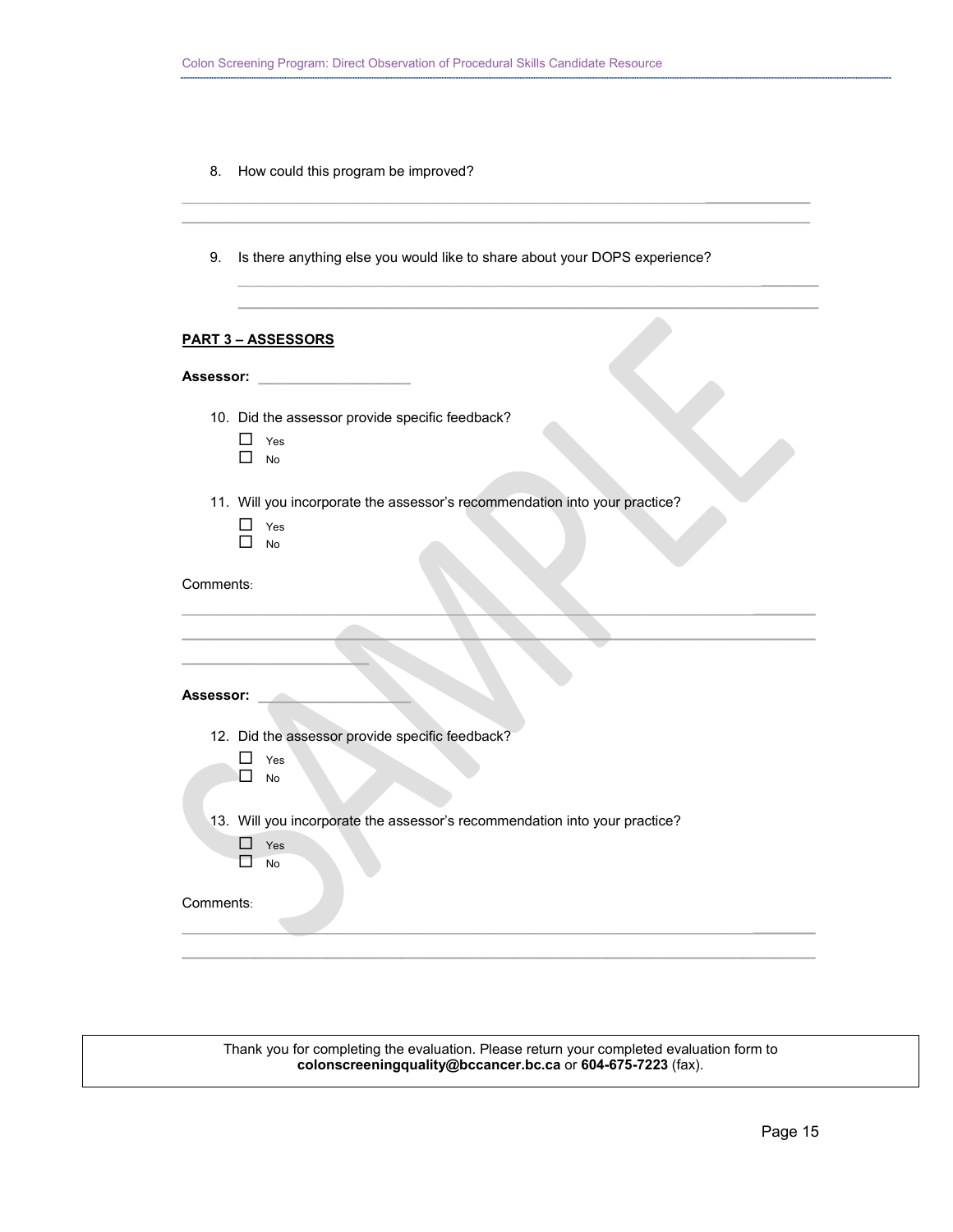## **Policy Title: Reporting of Direct Observation of Procedural Skills (DOPS) to Colon Screening Program Quality Management Committee**

| <b>Section: Quality Management</b> |             | <b>Reference No.</b> |  |
|------------------------------------|-------------|----------------------|--|
| <b>Effective:</b>                  | 14 Dec 2016 | <b>Revision:</b>     |  |

### **1. SCOPE**

DOPS Assessors

Colonoscopists participating in the Colon Screening Program

Health Authority appointed Colonoscopy Leads

Colon Screening Program Staff

Medical Director, Colon Screening

### **2. POLICY**

Direct Observation of Procedural Skills (DOPS) is a peer assessment of colonoscopists' performing colonoscopy for the Colon Screening Program. Responsibility for colonoscopists' performance review, privileging and credentialing remains with the Regional Health **Authorities** 

DOPS reviews are conducted under Section 51 of the BC Evidence Act, for the purpose of quality improvement within the Colon Screening Program.

The Colon Screening Program will be transparent about its purpose, collection and handling of information.

For each DOPS review, two trained DOPS Assessors will simultaneously and independently observe a colonoscopist perform two consecutive colonoscopies. For each observation, each DOPs Assessor will complete a validated DOPS assessment. This will result in four written assessments for each DOPS review performed. The assessment form will be faxed to the Colon Screening Program and then given by the DOPS Assessor to the colonoscopist. The assessment form will not be retained by the DOPS Assessor.

DOPS Assessors will provide feedback to colonoscopists undergoing DOPS. The Colon Screening Program and DOPS Assessors will provide information on continuing education opportunities as part of quality improvement to colonoscopists participating in DOPS.